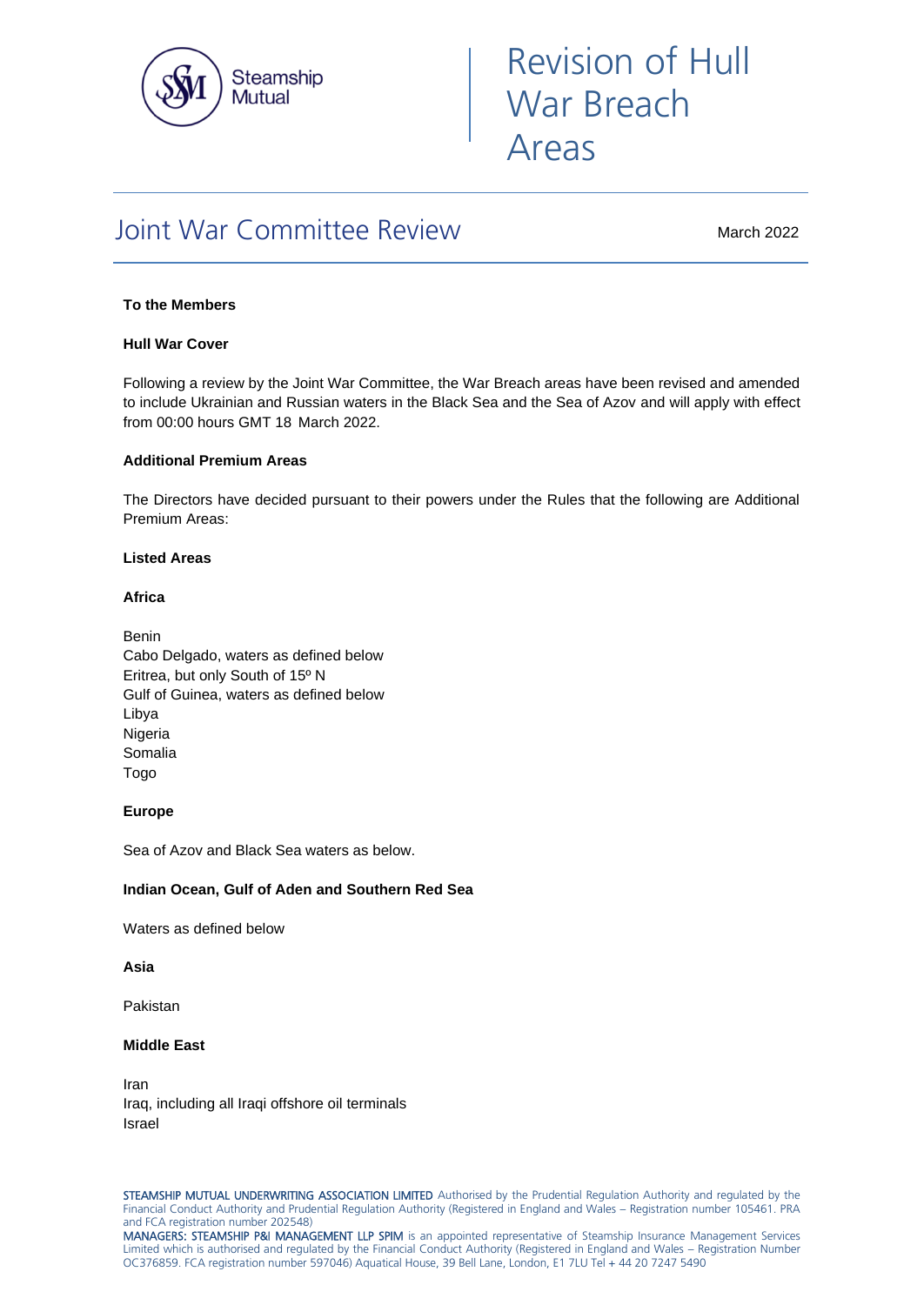Lebanon Oman (Musandam Governorate) Persian or Arabian Gulf and adjacent waters as defined below Saudi Arabia (Gulf coast) Saudi Arabia (Red Sea coast) excluding transit Syria United Arab Emirates Yemen

#### **South America**

Venezuela, including all offshore installations in the Venezuelan EEZ

#### **Defined Waters**

#### **Europe**

#### **1) Sea of Azov and Black Sea waters enclosed by the following boundaries**

a) On the west, around Romanian waters, from the Ukraine-Romania border at 45° 10.858'N, 29° 45.929'E to high seas point 45° 11.235'N, 29° 51.140'E

b) thence to high seas point 45° 11.474'N, 29° 59.563'E and on to high seas point 45° 5.354'N, 30° 2.408'E

c) thence to high seas point 44° 46.625'N, 30° 58.722'E and on to high seas point 44° 44.244'N, 31° 10.497'E

d) thence to high seas point 44° 2.877'N, 31° 24.602'E and on to high seas point 43° 27.091'N, 31° 19.954'E

e) and then east to the Russia-Georgia border at 43° 23.126'N, 40° 0.599'E

# **2) All inland waters of Ukraine**

#### **3) Inland waters of Russia within the following areas:**

- a. Crimean Peninsula
- b. River Don, from Sea of Azov to vertical line at 41° E
- c. River Donets, from River Don to Ukraine border

# **4) All inland waters of Belarus south of horizontal line at 52° 30' N**

#### **Cabo Delgado**

The waters within 50 nautical miles of Mozambique and Tanzania enclosed by the following boundaries:

a) To the north, from Mnazi Bay at 10°19.6'S, 40°18.9'E to high seas point at 9°50.7'S, 41°7.6'E.

b) To the south, from Baía do Lúrio at 13°30'S, 40°31.6'E to high seas point 13°30'S, 41°28.8'E.

STEAMSHIP MUTUAL UNDERWRITING ASSOCIATION LIMITED Authorised by the Prudential Regulation Authority and regulated by the Financial Conduct Authority and Prudential Regulation Authority (Registered in England and Wales – Registration number 105461. PRA and FCA registration number 202548)

MANAGERS: STEAMSHIP P&I MANAGEMENT LLP SPIM is an appointed representative of Steamship Insurance Management Services Limited which is authorised and regulated by the Financial Conduct Authority (Registered in England and Wales – Registration Number OC376859. FCA registration number 597046) Aquatical House, 39 Bell Lane, London, E1 7LU Tel + 44 20 7247 5490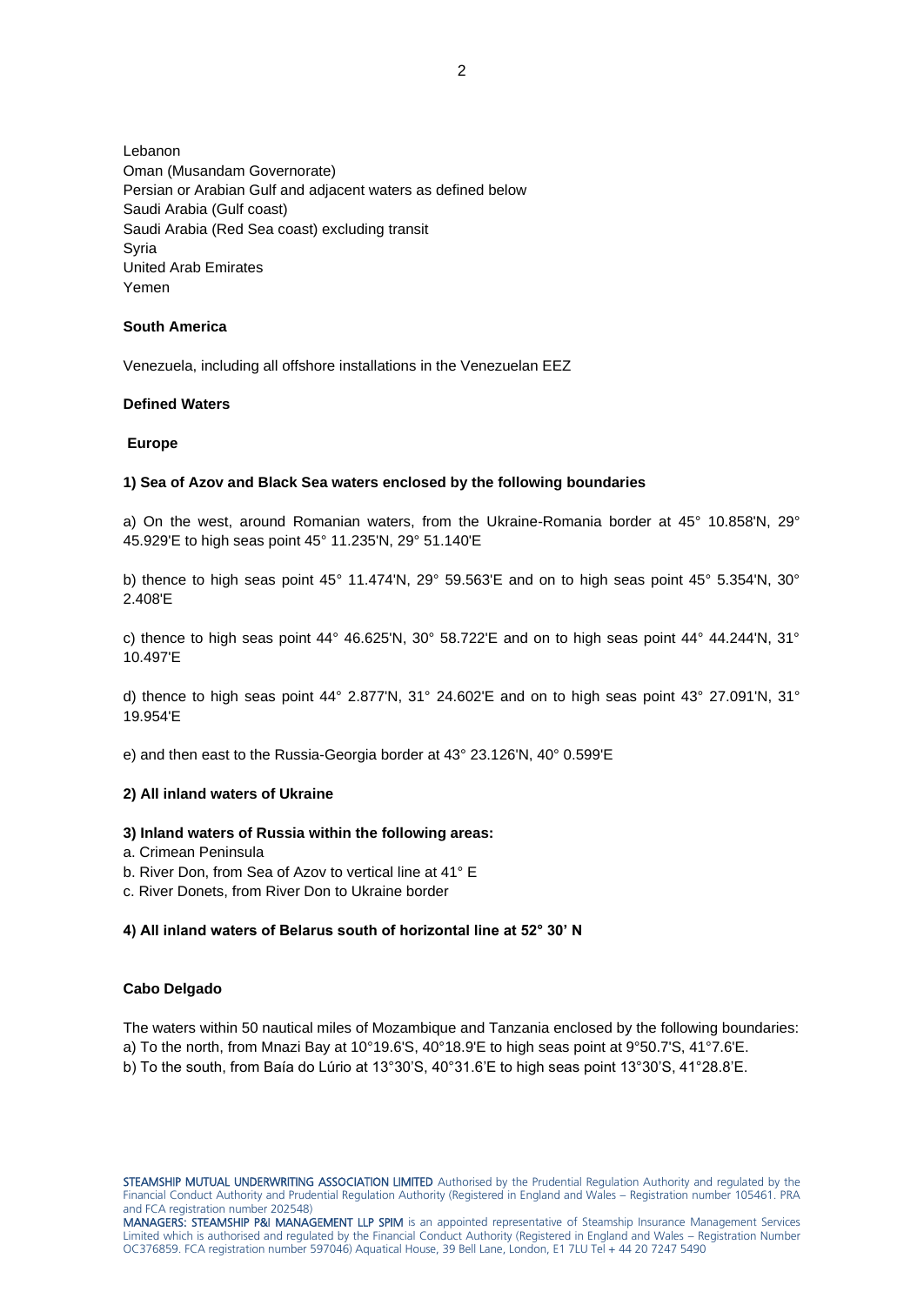#### **Gulf of Guinea**

The waters enclosed by the following boundaries:

a) On the west, from the coast of Togo 6° 06′ 45″ N, 1°12′E, south to

b) high seas point 0° 40′ S, 3° 00′ E

c) and then east to Cape Lopez Peninsula, Gabon 0°40′S, 8° 42′E.

#### **Indian Ocean, Gulf of Aden and Southern Red Sea**

The waters enclosed by the following boundaries:

a) On the northwest, by the Red Sea, south of Latitude 15° N

b) on the northeast, from the Yemen border at 16°38.5'N, 53°6.5'E to high seas point 14°55'N, 53°50'E c) on the east, by a line from high seas point  $14^{\circ}55'N$ ,  $53^{\circ}50'E$  to high seas point  $10^{\circ}48'N$ ,  $60^{\circ}15'E$ . thence to high seas point 6°45'S, 48°45'E

d) and on the southwest, by the Somalia border at 1°40'S, 41°34'E, to high seas point 6°45'S, 48°45'E excepting coastal waters of adjoining territories up to 12 nautical miles offshore unless otherwise provided.

#### **Persian or Arabian Gulf**

Persian or Arabian Gulf and adjacent waters including the Gulf of Oman and waters west of the line from Oman's territorial limit off Cape al-Ḥadd at 22°42.5'N, 59°54.5'E northeast to the Iran-Pakistan border at 25°10.5'N, 61°37.5'E

excepting coastal waters of adjoining territories up to 12 nautical miles offshore unless otherwise provided.

## **Definitions**

**Named Countries** shall include their coastal waters up to 12 nautical miles offshore, unless specifically varied above.

**Named Ports** shall include all facilities/terminals within areas controlled by the relevant port authority/ies (or as may be more precisely defined by Insurers) including offshore terminals/facilities, and all waters within 12 nautical miles of such but not exceeding 12 nautical miles offshore unless specifically stated.

**Notice** must be given to the Association before an Entered Ship proceeds into an Additional Premium Area. The Association will endeavour to provide indications of Additional Premium levels at any time but firm quotations will not normally be available until the Entered Ship is within 48 hours of arrival into the Additional Premium Area or 24 hours in respect of the Europe Additional Premium Area.

Further, cover is reinstated with the inclusion of the following Notice of Cancellation clause:

# **Hull War, Strikes, Terrorism and Related Perils Notice of Cancellation Administration Clause**

Where Underwriters wish to give 48 hours notice of cancellation of coverage of the Listed Areas ("Notice"), irrespective of any other cancellation provisions in the policy for the purpose of amending the terms

STEAMSHIP MUTUAL UNDERWRITING ASSOCIATION LIMITED Authorised by the Prudential Regulation Authority and regulated by the Financial Conduct Authority and Prudential Regulation Authority (Registered in England and Wales – Registration number 105461. PRA and FCA registration number 202548)

MANAGERS: STEAMSHIP P&I MANAGEMENT LLP SPIM is an appointed representative of Steamship Insurance Management Services Limited which is authorised and regulated by the Financial Conduct Authority (Registered in England and Wales – Registration Number OC376859. FCA registration number 597046) Aquatical House, 39 Bell Lane, London, E1 7LU Tel + 44 20 7247 5490